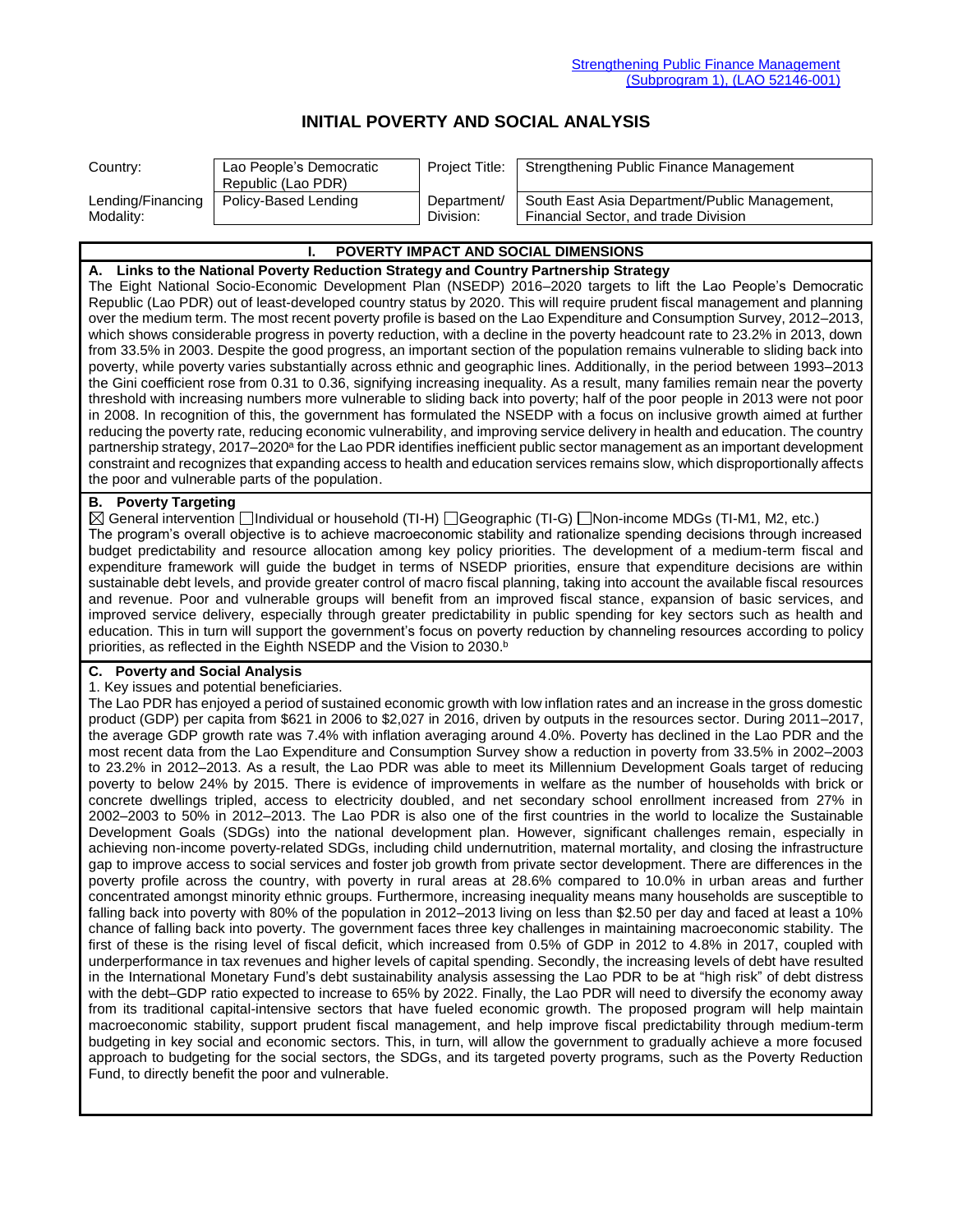2. Impact channels and expected systemic changes.

Strengthening fiscal management and implementing fiscal consolidation is likely to improve budget management in key sectors such as health and education, which will promote more efficient and higher quality service provision, directly benefiting the poor and vulnerable. Introducing medium-term expenditure frameworks in key service delivery ministries will make the ongoing introduction of universal health care more sustainable. In the education sector, it will enable the government to better target education access and quality in remote and underserved areas. This will be especially important in the medium term as the Government of the Lao PDR will need to prioritize expenditures with limited resources.

3. Focus of (and resources allocated in) project preparatory technical assistance (TA) or due diligence.

Support for Governance and Capacity Development has focused on the development of key medium-term macro forecasting tools such as the medium-term revenue model and deepening of medium-term fiscal and expenditure frameworks to support fiscal consolidation efforts in the Lao PDR. TA resources have also been used to build capacity in key committees in the National Assembly to better undertake their review and oversight functions. Due diligence is supported by ongoing Asian Development Bank (ADB) engagement in the policy reform matrix process; analyses conducted for the country partnership strategy, 2017–2020; and ongoing ADB TA projects in the public financial management, health, and education sectors.

4. Specific analysis for policy-based lending.

The program demonstrates strong commitment by the Lao PDR to improve its PFM and debt management framework. The government's PFM reform program is informed by the PFM Strategy 2025<sup>c</sup> that supports the government's NSEDP and the government-led Public Expenditure and Financial Accountability assessment (2018), supported by development partners. The program builds upon analytical work completed by the previous ADB Governance Reform Program, including Support for Governance and Capacity Development, the ongoing ADB Health Governance Reform Program, and the preparatory work for the planned education sector policy-based lending with the Education PFM project led by the European Union.

#### **II. GENDER AND DEVELOPMENT**

1. What are the key gender issues in the sector and/or subsector that are likely to be relevant to this project or program? The Government of the Lao PDR has adopted its third National Action Plan for gender equality for 2016–2020 which includes: six programs including database development for capturing gender-disaggregated data; promoting gender equality policies; promoting gender equality in key decision-making positions including education, health care, and social welfare; combating violence against women; dedicating human resources towards the advancement of women; and strengthening regional and international cooperation. This program is likely to have indirect benefits as it will support improvements in macroeconomic forecasting to build predictable and credible budgets to improve the quality of budgeting at key service delivery line ministries, including woman's access to these services. This will include the Ministry of Health and Ministry of Public Works and Transport, which already have gender strategies (the development of which was supported by ADB). The ministries of education and agriculture both have gender action plans in place. The implementation of medium-term budgeting and improved expenditure management will allow those ministries to better integrate gender concerns into their budget process.

2. Does the proposed project or program have the potential to contribute to the promotion of gender equity and/or empowerment of women by providing women's access to and use of opportunities, services, resources, assets, and participation in decision making?  $\boxtimes$  Yes  $\Box$  No

3. Could the proposed project have an adverse impact on women and/or girls or widen gender inequality?  $\Box$  Yes  $\boxtimes$  No

4. Indicate the intended gender mainstreaming category:

GEN (gender equity) EGM (effective gender mainstreaming)

 $\boxtimes$  SGE (some gender elements)  $\Box$  NGE (no gender elements)

Possible entry points for mainstreaming gender in the program that will be explored during due diligence include establishing: (i) gender stakeholder and women's representation in the new agencies and/or committees; (ii) special measures related to tax reform targeted at micro-small medium enterprises, women, vulnerable groups, and workers in the informal sector; (iii) gender-responsive budgeting-related initiatives; and (iv) actions to enhance transparency of budget for all (see footnotes in the draft policy matrix). The possibility to elevate the gender category, especially for subprogram 2, will be considered during due diligence based on the findings of the gender analysis.

## **III. PARTICIPATION AND EMPOWERMENT**

1. Who are the main stakeholders of the project, including beneficiaries and negatively affected people? Identify how they will participate in the project design.

The main stakeholders will be officials from: Ministry of Finance; the ministries responsible for health, education and sports, agriculture and forestry, public works and transport; the Planning, Finance and Audit Committee of the National Assembly; the State Audit Organization; and the sector working groups on macroeconomics, health, education, agriculture, and public works. In addition, nongovernment organizations will be consulted through the working group mechanism.